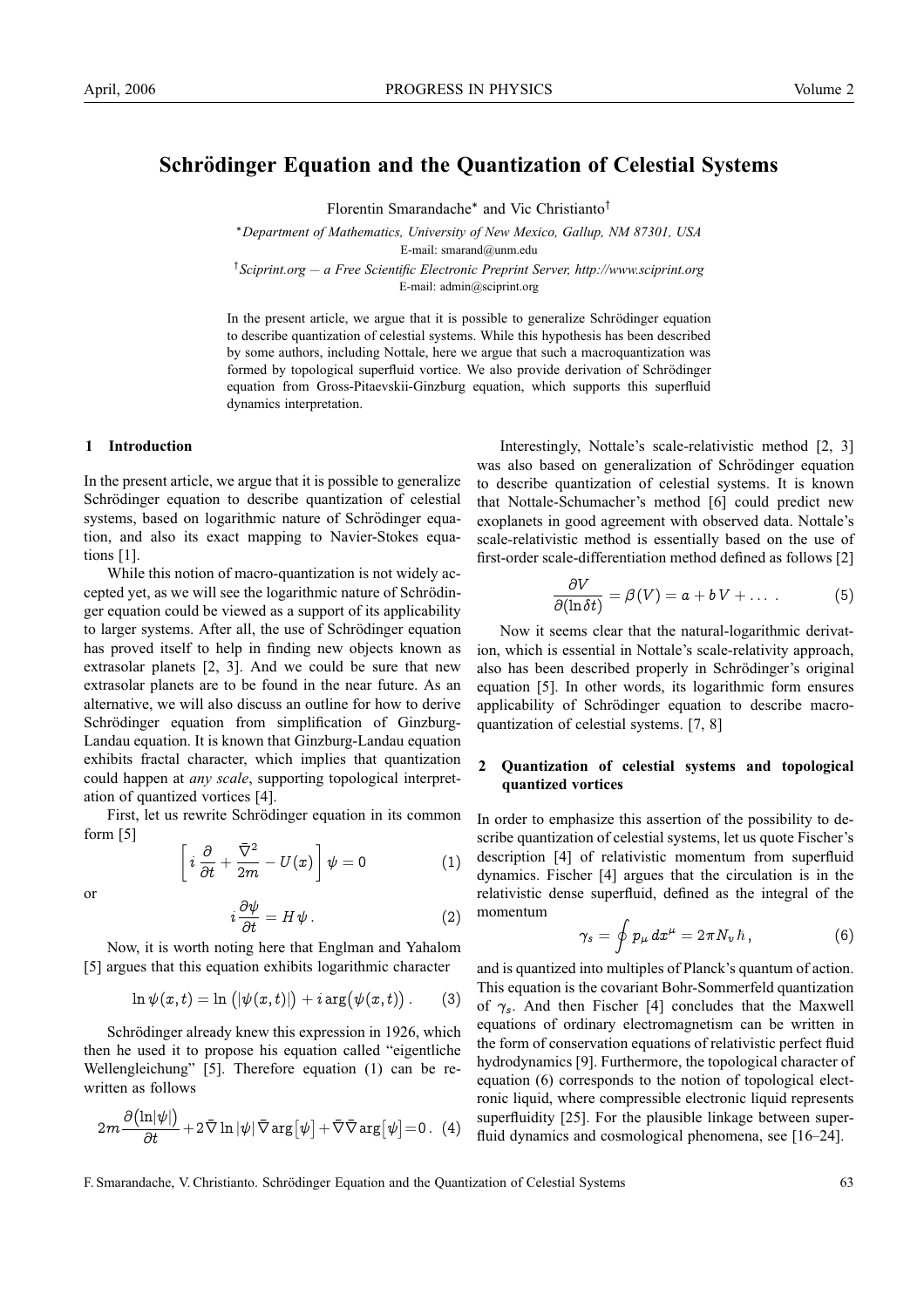It is worth noting here, because vortices could be defined as elementary objects in the form of stable topological excitations [4], then equation (6) could be interpreted as Bohr-Sommerfeld-type quantization from *topological quantized vortices*. Fischer [4] also remarks that equation (6) is quite interesting for the study of superfluid rotation in the context of gravitation. Interestingly, application of Bohr-Sommerfeld quantization for celestial systems is known in literature [7, 8], which here in the context of Fischer's arguments it has special meaning, i. e. it suggests that *quantization of celestial systems actually corresponds to superfluid-quantized vortices at large-scale* [4]. In our opinion, this result supports known experiments suggesting neat correspondence between condensed matter physics and various cosmology phenomena [16–24].

To make the conclusion that quantization of celestial systems actually corresponds to superfluid-quantized vortices at large-scale a bit conceivable, let us consider the problem of quantization of celestial orbits in solar system.

In order to obtain planetary orbit prediction from this hypothesis we could begin with the Bohr-Sommerfeld's conjecture of quantization of angular momentum. This conjecture may originate from the fact that according to BCS theory, superconductivity can exhibit macroquantum phenomena [26, 27]. In principle, this hypothesis starts with observation that in quantum fluid systems like superfluidity [28]; it is known that such vortexes are subject to quantization condition of integer multiples of  $2\pi$ , or  $\oint v_s dl = 2\pi n\hbar/m$ . As we know, for the wavefunction to be well defined and unique, the momenta must satisfy Bohr-Sommerfeld's quantization condition [28]

$$
\oint_{\Gamma} p \, dx = 2\pi n \hbar \tag{6a}
$$

for any closed classical orbit Γ. For the free particle of unit mass on the unit sphere the left-hand side is [28]

$$
\int_0^T v^2 d\tau = \omega^2 T = 2\pi\omega \,, \tag{7}
$$

where  $T = 2\pi/\omega$  is the period of the orbit. Hence the quantization rule amounts to quantization of the rotation frequency (the angular momentum):  $\omega = n\hbar$ . Then we can write the force balance relation of Newton's equation of motion [28]

$$
\frac{GMm}{r^2} = \frac{mv^2}{r} \,.
$$
 (8)

Using Bohr-Sommerfeld's hypothesis of quantization of angular momentum, a new constant g was introduced [28]

$$
mvr = \frac{ng}{2\pi} \,. \tag{9}
$$

Just like in the elementary Bohr theory (before Schrödinger), this pair of equations yields a known simple solution for the orbit radius for any quantum number of the form [28]

$$
r=\frac{n^2g^2}{4\pi^2GMm^2}\,,\qquad \qquad (10)
$$

which can be rewritten in the known form of gravitational Bohr-type radius [2, 7, 8]

$$
r = \frac{n^2 GM}{v_0^2} \,, \tag{11}
$$

where  $r, n, G, M, v_0$  represents orbit radii, quantum number  $(n = 1, 2, 3, \dots)$ , Newton gravitation constant, and mass of the nucleus of orbit, and specific velocity, respectively. In this equation (11), we denote [28]

$$
v_0 = \frac{2\pi}{g} \, GMm \,. \tag{12}
$$

The value of  $m$  is an adjustable parameter (similar to  $q$ ) [7, 8]. In accordance with Nottale, we assert that the specific velocity  $v_0$  is 144 km/sec for planetary systems. By noting that m is meant to be mass of celestial body in question, then we could find g parameter (see also [28] and references cited therein).

Using this equation (11), we could predict quantization of celestial orbits in the solar system, where for Jovian planets we use least-square method and use M in terms of reduced mass  $\mu = \frac{(M_1 + M_2)}{M_1 M_2}$ . From this viewpoint the result is shown in Table 1 below [28].

For comparison purpose, we also include some recent observation by Brown-Trujillo team from Caltech [29–32]. It is known that Brown et al. have reported not less than four new planetoids in the outer side of Pluto orbit, including 2003EL61 (at 52 AU), 2005FY9 (at 52 AU), 2003VB12 (at 76 AU, dubbed as Sedna). And recently Brown-Trujillo team reported a new planetoid finding, called 2003UB31 (97 AU). This is not to include their previous finding, Quaoar (42 AU), which has orbit distance more or less near Pluto (39.5 AU), therefore this object is excluded from our discussion. It is interesting to remark here that all of those new "planetoids" are within 8% bound from our prediction of celestial quantization based on the above Bohr-Sommerfeld quantization hypothesis (Table 1). While this prediction is not so precise compared to the observed data, one could argue that the 8% bound limit also corresponds to the remaining planets, including inner planets. Therefore this 8% uncertainty could be attributed to macroquantum uncertainty and other local factors.

While our previous prediction only limits new planet finding until  $n = 9$  of Jovian planets (outer solar system), it seems that there are sufficient reasons to suppose that more planetoids in the Oort Cloud will be found in the near future. Therefore it is recommended to extend further the same quantization method to larger n values. For prediction purpose, we include in Table 1 new expected orbits based

64 F. Smarandache, V. Christianto. Schrodinger Equation and the Quantization of Celestial Systems ¨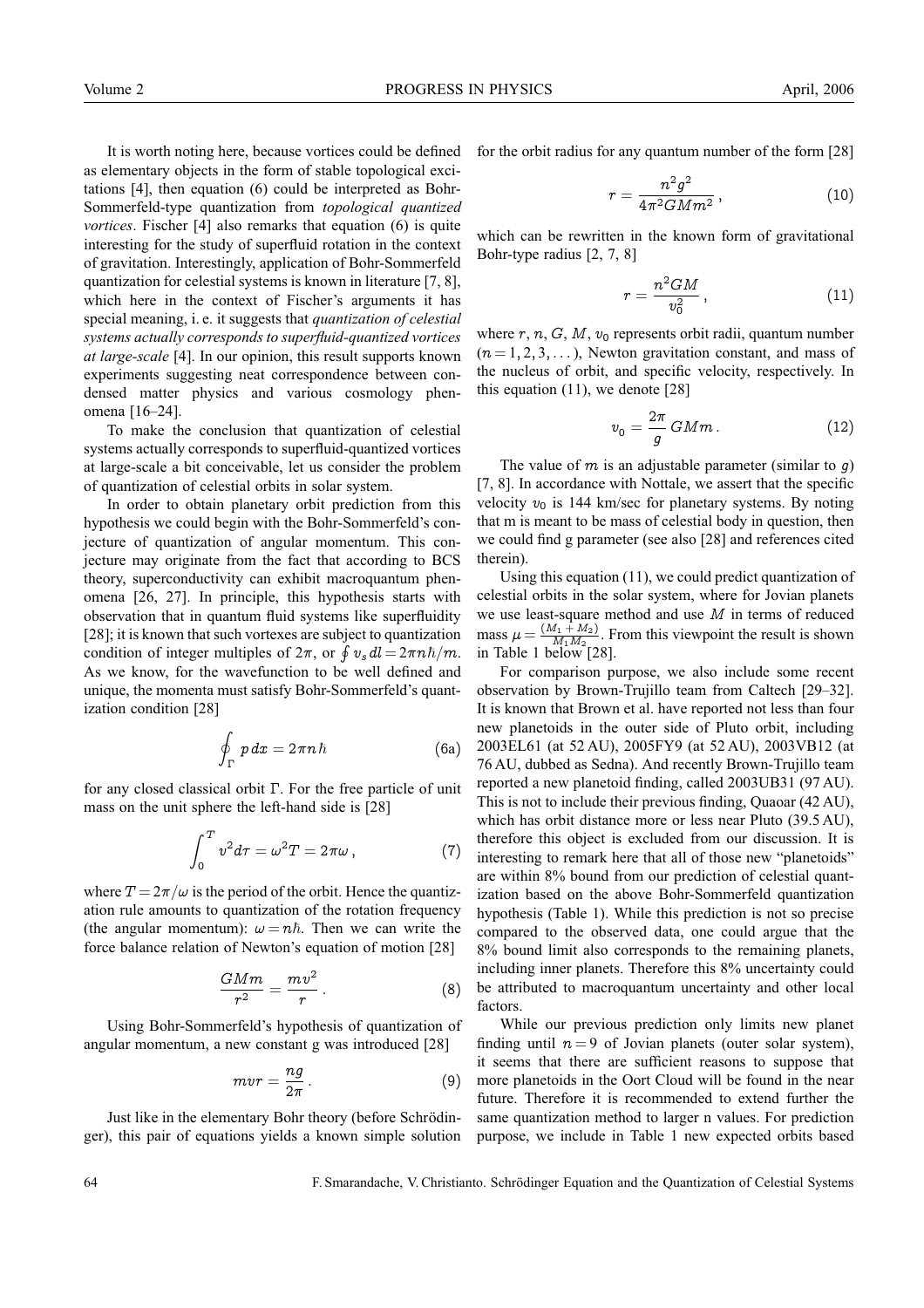| Object    | No.            | <b>Titius</b> | Nottale | <b>CSV</b> | Observ. | $\Delta, \%$ |
|-----------|----------------|---------------|---------|------------|---------|--------------|
|           | 1              |               | 0.4     | 0.43       |         |              |
|           | $\overline{2}$ |               | 1.7     | 1.71       |         |              |
| Mercury   | 3              | 4             | 3.9     | 3.85       | 3.87    | 0.52         |
| Venus     | 4              | 7             | 6.8     | 6.84       | 7.32    | 6.50         |
| Earth     | 5              | 10            | 10.7    | 10.70      | 10.00   | $-6.95$      |
| Mars      | 6              | 16            | 15.4    | 15.4       | 15.24   | $-1.05$      |
| Hungarias | 7              |               | 21.0    | 20.96      | 20.99   | 0.14         |
| Asteroid  | 8              |               | 27.4    | 27.38      | 27.0    | 1.40         |
| Camilla   | 9              |               | 34.7    | 34.6       | 31.5    | $-10.00$     |
| Jupiter   | 2              | 52            |         | 45.52      | 52.03   | 12.51        |
| Saturn    | 3              | 100           |         | 102.4      | 95.39   | $-7.38$      |
| Uranus    | $\overline{4}$ | 196           |         | 182.1      | 191.9   | 5.11         |
| Neptune   | 5              |               |         | 284.5      | 301     | 5.48         |
| Pluto     | 6              | 388           |         | 409.7      | 395     | $-3.72$      |
| 2003EL61  | 7              |               |         | 557.7      | 520     | $-7.24$      |
| Sedna     | 8              | 722           |         | 728.4      | 760     | 4.16         |
| 2003UB31  | 9              |               |         | 921.8      | 970     | 4.96         |
| Unobserv. | 10             |               |         | 1138.1     |         |              |
| Unobserv. | 11             |               |         | 1377.1     |         |              |

Table 1: Comparison of prediction and observed orbit distance of planets in Solar system (in 0.1AU unit) [28].

on the same quantization procedure we outlined before. For Jovian planets corresponding to quantum number  $n = 10$  and  $n = 11$ , our method suggests that it is likely to find new orbits around 113.81 AU and 137.71 AU, respectively. It is recommended therefore, to find new planetoids around these predicted orbits.

As an interesting alternative method supporting this proposition of quantization from superfluid-quantized vortices (6), it is worth noting here that Kiehn has argued in favor of re-interpreting the square of the wavefunction of Schrödinger equation as the vorticity distribution (including topological vorticity defects) in the fluid [1]. From this viewpoint, Kiehn suggests that there is *exact mapping* from Schrödinger equation to Navier-Stokes equation, using the notion of quantum vorticity [1]. Interestingly, de Andrade and Sivaram [33] also suggest that there exists formal analogy between Schrödinger equation and the Navier-Stokes viscous dissipation equation:

$$
\frac{\partial V}{\partial t} = \nu \nabla^2 V \,, \tag{13}
$$

where  $\nu$  is the kinematic viscosity. Their argument was based on propagation torsion model for quantized vortices [23]. While Kiehn's argument was intended for ordinary fluid, nonetheless the neat linkage between Navier-Stokes equation and superfluid turbulence is known in literature [34, 24].

At this point, it seems worth noting that some criticism arises concerning the use of quantization method for describing the motion of celestial systems. These criticism proponents usually argue that quantization method (wave mechanics) is oversimplifying the problem, and therefore cannot explain other phenomena, for instance planetary migration etc. While we recognize that there are phenomena which do not correspond to quantum mechanical process, at least we can argue further as follows:

- 1. Using quantization method like Nottale-Schumacher did, one can expect to predict new exoplanets (extrasolar planets) with remarkable result [2, 3];
- 2. The "conventional" theories explaining planetary migration normally use fluid theory involving *diffusion* process;
- 3. Alternatively, it has been shown by Gibson et al. [35] that these migration phenomena could be described via Navier-Stokes approach;
- 4. As we have shown above, Kiehn's argument was based on *exact-mapping* between Schrödinger equation and Navier-Stokes equations [1];
- 5. Based on Kiehn's vorticity interpretation one these authors published prediction of some new planets in 2004 [28]; which seems to be in good agreement with Brown-Trujillo's finding (March 2004, July 2005) of planetoids in the Kuiper belt;
- 6. To conclude: while our method as described herein may be interpreted as an oversimplification of the real planetary migration process which took place sometime in the past, at least it could provide us with useful tool for prediction;
- 7. Now we also provide new prediction of other planetoids which are likely to be observed in the near future (around 113.8 AU and 137.7 AU). It is recommended to use this prediction as guide to finding new objects (in the inner Oort Cloud);
- 8. There are of course other theories which have been developed to explain planetoids and exoplanets [36]. Therefore quantization method could be seen as merely a "plausible" theory between others.

All in all, what we would like to emphasize here is that the quantization method does not have to be the *true* description of reality with regards to celestial phenomena. As always this method could explain some phenomena, while perhaps lacks explanation for other phenomena. But at least it can be used to predict something quantitatively, i. e. measurable (exoplanets, and new planetoids in the outer solar system etc.).

In the meantime, it seems also interesting here to consider a plausible generalization of Schrödinger equation in particular in the context of viscous dissipation method [1]. First, we could write Schrödinger equation for a charged particle

F. Smarandache, V. Christianto. Schrödinger Equation and the Quantization of Celestial Systems 65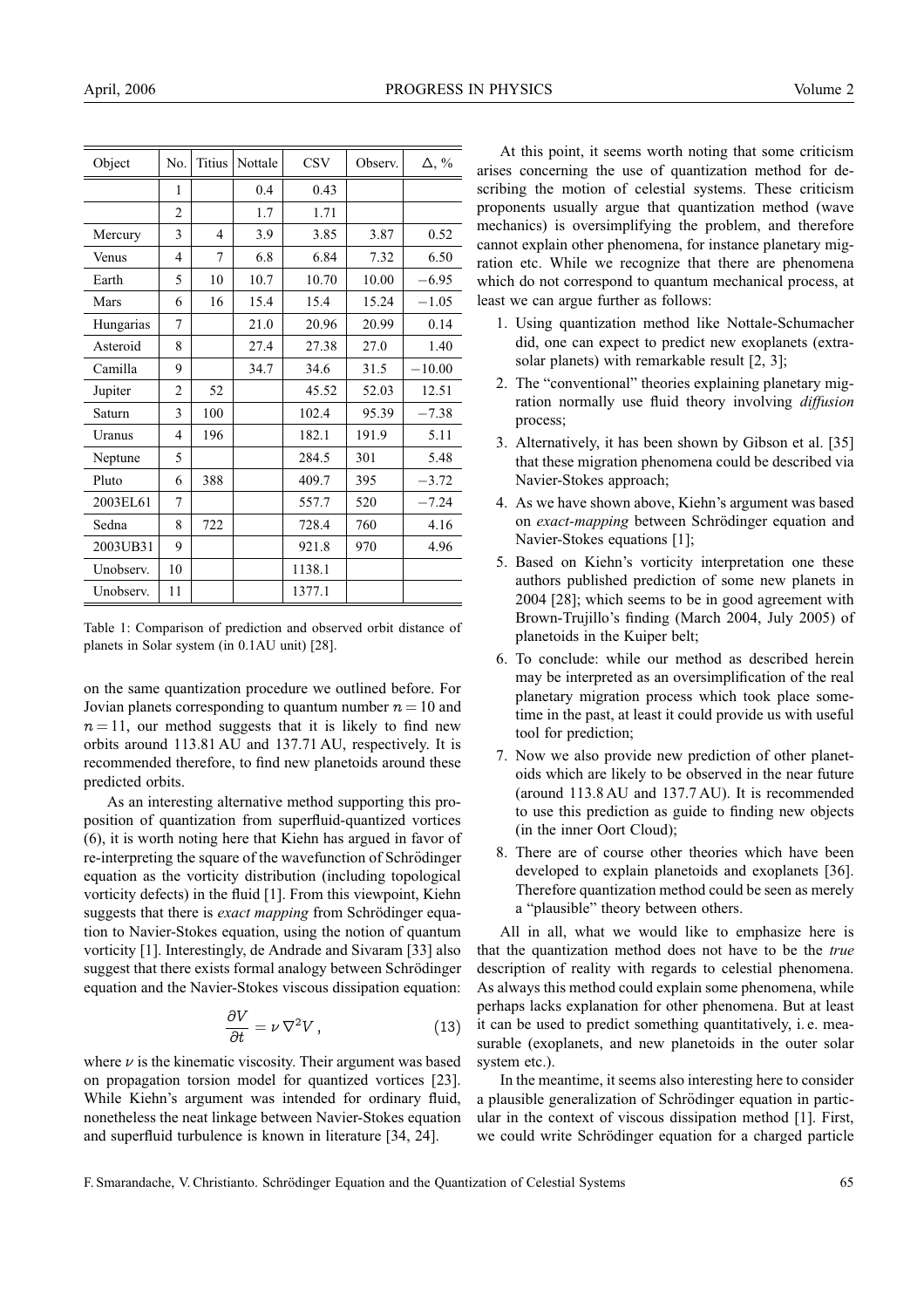interacting with an external electromagnetic field [1] in the form of Ulrych's unified wave equation [14]

$$
\left[(-i\hbar \nabla - qA)_{\mu}(-i\hbar \nabla - qA)^{\mu} \psi\right] =
$$
  
= 
$$
\left[-i2m \frac{\partial}{\partial t} + 2mU(x)\right] \psi.
$$
 (14)

In the presence of electromagnetic potential, one could include another term into the LHS of equation (14)

$$
\begin{aligned}\n\left[(-i\hbar\nabla - qA)_{\mu}(-i\hbar\nabla - qA)^{\mu} + eA_{0}\right]\psi &= \\
&= 2m\left[-i\frac{\partial}{\partial t} + U(x)\right]\psi.\n\end{aligned}
$$
(15)

This equation has the physical meaning of Schrödinger equation for a charged particle interacting with an external electromagnetic field, which takes into consideration Aharonov effect [37]. Topological phase shift becomes its immediate implication, as already considered by Kiehn [1].

As described above, one could also derived equation  $(11)$  from scale-relativistic Schrödinger equation  $[2, 3]$ . It should be noted here, however, that Nottale's method [2, 3] differs appreciably from the viscous dissipative Navier-Stokes approach of Kiehn [1], because Nottale only considers his equation in the Euler-Newton limit [3]. Nonetheless, it shall be noted here that in his recent papers (2004 and up), Nottale has managed to show that his scale relativistic approach has linkage with Navier-Stokes equations.

# **3 Schrodinger equation derived from Ginzburg- ¨ Landau equation**

Alternatively, in the context of the aforementioned superfluid dynamics interpretation [4], one could also derive Schrödinger equation from simplification of Ginzburg-Landau equation. This method will be discussed subsequently. It is known that Ginzburg-Landau equation can be used to explain various aspects of superfluid dynamics [16, 17]. For alternative approach to describe superfluid dynamics from Schrödingertype equation, see [38, 39].

According to Gross, Pitaevskii, Ginzburg, wavefunction of N bosons of a reduced mass  $m^*$  can be described as [40]

$$
-\left(\frac{\hbar^2}{2m^*}\right)\nabla^2\psi + \kappa |\psi|^2 \psi = i\hbar \frac{\partial \psi}{\partial t}.
$$
 (16)

For some conditions, it is possible to replace the potential energy term in equation (16) with Hulthen potential. This substitution yields

$$
-\left(\frac{\hbar^2}{2m^*}\right)\nabla^2\psi + V_{\text{Hulthen}}\psi = i\hbar\,\frac{\partial\psi}{\partial t}\,,\qquad (17)
$$

where

$$
V_{\text{Hulthen}} = -Ze^2 \frac{\delta e^{-\delta r}}{1 - e^{-\delta r}}.
$$
 (18)

This equation (18) has a pair of exact solutions. It could be shown that for small values of  $\delta$ , the Hulthen potential (18) approximates the effective Coulomb potential, in particular for large radius

$$
V_{\text{Coulomb}}^{\text{eff}} = -\frac{e^2}{r} + \frac{\ell(\ell+1)\hbar^2}{2mr^2} \,. \tag{19}
$$

By inserting (19), equation (17) could be rewritten as

$$
-\left(\frac{\hbar^2}{2m^*}\right)\nabla^2\psi + \left[-\frac{e^2}{r} + \frac{\ell(\ell+1)\hbar^2}{2mr^2}\right]\psi = i\hbar\frac{\partial\psi}{\partial t}.
$$
 (20)

For large radii, second term in the square bracket of LHS of equation (20) reduces to zero [41],

$$
\frac{\ell(\ell+1)\hbar^2}{2mr^2}\to 0\,,\qquad (21)
$$

so we can write equation (20) as

$$
\left[ -\left(\frac{\hbar^2}{2m^*}\right)\nabla^2 + U(x) \right] \psi = i\hbar \frac{\partial \psi}{\partial t}, \qquad (22)
$$

where Coulomb potential can be written as

$$
U(x) = -\frac{e^2}{r}.
$$
 (22a)

This equation (22) is nothing but Schrödinger equation (1), except for the mass term now we get mass of Cooper pairs. In other words, we conclude that it is possible to rederive Schrödinger equation from simplification of (Gross-Pitaevskii) Ginzburg-Landau equation for superfluid dynamics [40], in the limit of small screening parameter,  $\delta$ . Calculation shows that introducing this Hulthen effect (18) into equation (17) will yield essentially similar result to (1), in particular for small screening parameter. Therefore, we conclude that for most celestial quantization problems the result of TDGL-Hulthen (20) is *essentially* the same with the result derived from equation (1). Now, to derive gravitational Bohr-type radius equation (11) from Schrödinger equation, one could use Nottale's scale-relativistic method [2, 3].

### **4 Concluding remarks**

What we would emphasize here is that this derivation of Schrödinger equation from (Gross-Pitaevskii) Ginzburg-Landau equation is in good agreement with our previous conjecture that equation (6) implies macroquantization corresponding to superfluid-quantized vortices. This conclusion is the main result of this paper. Furthermore, because Ginzburg-Landau equation represents superfluid dynamics at lowtemperature [40], the fact that we can derive quantization of celestial systems from this equation seems to support the idea of Bose-Einstein condensate cosmology [42, 43]. Nonetheless, this hypothesis of Bose-Einstein condensate cosmology deserves discussion in another paper.

Above results are part of our book *Multi-Valued Logic, Neutrosophy, and Schrödinger Equation* that is in print.